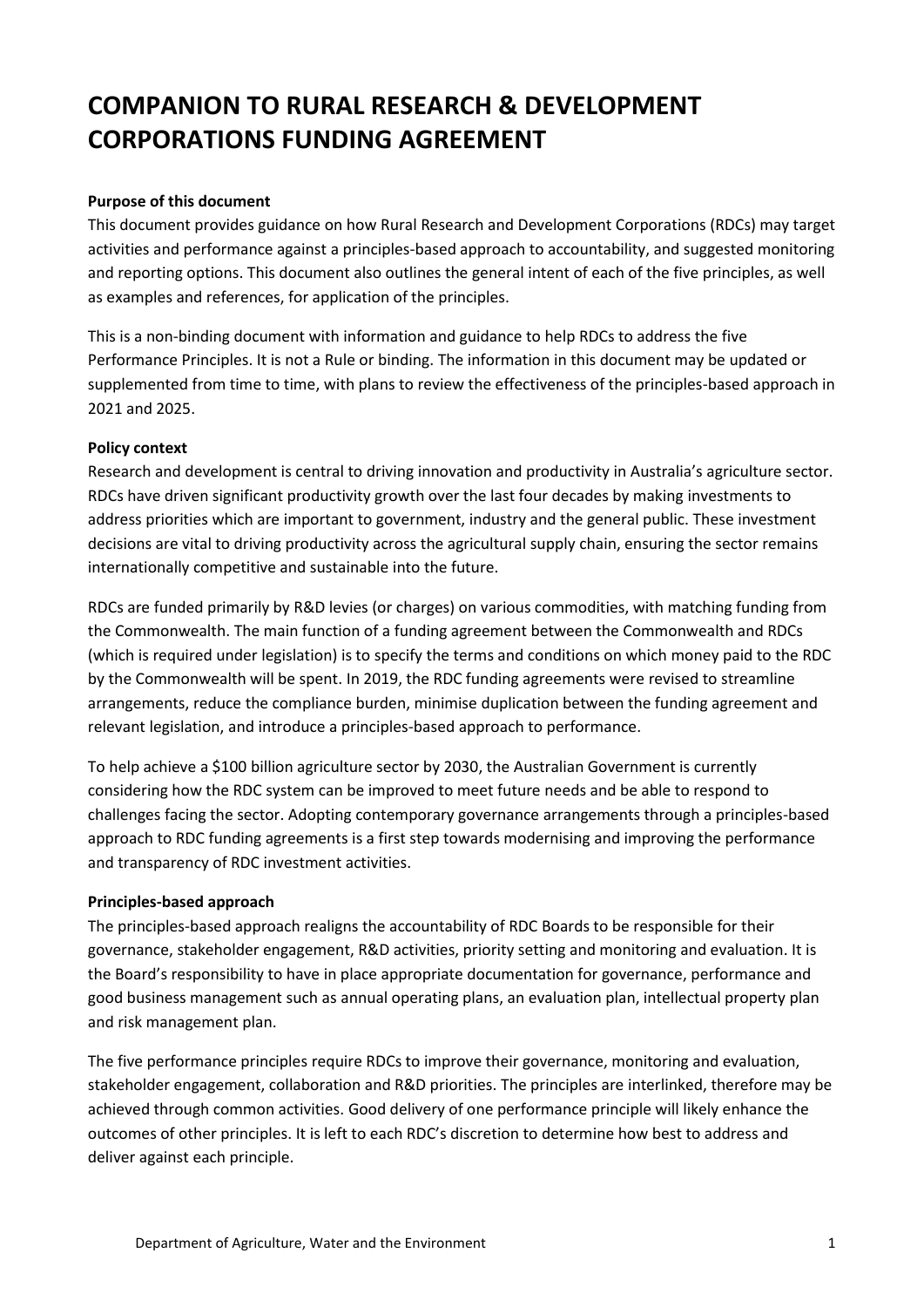# **THE PRINCIPLES**

### **Principle 1: Stakeholder engagement**

**Engage stakeholders to identify research, development and extension (RD&E) priorities and activities that provide benefits to portfolio industries.**

Facilitate opportunities for stakeholders to contribute to setting RD&E priorities and activities.

#### **Intent**

The purpose of this principle is for an RDC to have reciprocal, mutually beneficial and transparent engagement and consultation with stakeholders about their key objectives, performance, activities, investments and governance. RDCs should keep in mind that the work they undertake should also contribute to public benefit or long-term outcomes for the Australian community. The Australian public has an interest in the work of RDCs owing to the significant matched contribution made to RDCs from tax payer money.

Communicating governance processes, strategies, plans and reporting to stakeholders—including the Minister and Department—strengthens the RDC's transparency. Ensuring outcomes of RD&E activities and value of investments are transparent will contribute to demonstrating good business practices, performance and instil confidence in the organisation's direction and priority setting.

#### **RDC stakeholders**

RDC stakeholders are primarily levy payers, their declared industry representative organisations, the Minister for Agriculture, the Department of Agriculture, Water and the Environment, and the Australian public. Other stakeholders may include representative industry groups, supply chain businesses and processors, investors, other RDCs, Cooperative Research Centres (CRC), state governments, private sector, universities, research companies, international research collaborators, venture capitalists, entrepreneurs or international markets.

#### **Types of engagement**

Stakeholder engagement is two-way. RDCs should be appropriately responsive to stakeholder concerns by providing information and updates to stakeholders, and seek stakeholder contributions to shape RD&E.

RDCs may utilise various forms of communication including consultation, discussions, surveys, extension events, webinars, website updates, publications, newsletters, forums, and networks. These forms of communication may be tailored for the audience, and provide timely information that allows stakeholders to consider and contribute where appropriate. Communicating RD&E outcomes and how these can be applied on-farm, along the supply chain, or in markets, may result in faster and wider adoption and uptake of RD&E activities and investments.

#### **Example: Public engagement**

An RDC becomes aware that a particular animal welfare issue has been escalating as a priority for the Australian public. The RDC develops a new project to research the animal welfare concern and the impacts of current and new ethical processes for the animals. The project also surveys and tracks public opinion and prepares online resources for the public to be appropriately informed.

To ensure the matter is addressed in more detail, the RDC also includes the topic in their strategic priority settings. The RDC promotes the projects and the outcomes to address the animal welfare concern. The RDC also prepares extension advice and assistance for industry to be aware of and adopt new practices to prevent ongoing animal welfare issues.

#### **Monitoring and Reporting**

- Who are the RDC's key stakeholders? Has the stakeholder engagement strategy being implemented?
- How have the RDC engaged with stakeholders (and about what)?
- How have stakeholders been engaged in planning processes and R&D activities?
- How has the RDC demonstrated transparency?
- Has stakeholder satisfaction and engagement been reviewed, informed or tested through the consultation?
- How has stakeholder engagement contributed to RD&E (and marketing) outcomes?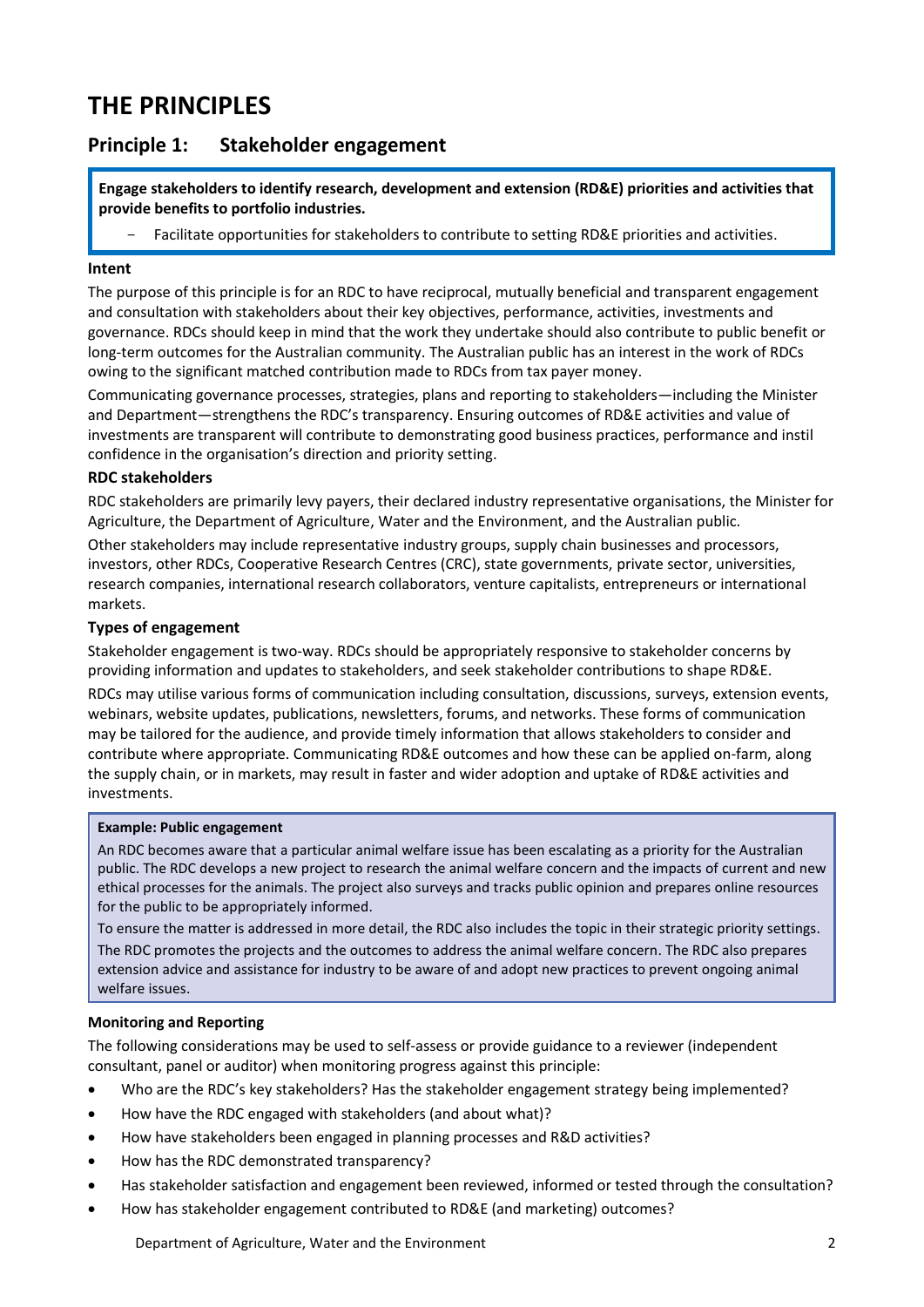# **Principle 2: Research, Development and Extension (RD&E) Activities**

**Ensure RD&E [and marketing] priorities and activities are strategic, collaborative and targeted to improve profitability, productivity, competitiveness and preparedness for future opportunities and challenges through a balanced portfolio.**

- Balancing long-term, short-term, high and low risk, and strategic and adaptive research
- RD&E activities address Levy Payer and government priorities.

#### **Intent**

This principle sets out an expectation for RDCs to undertake a diverse range of RD&E activities that incorporate risk assessments, and target both short-term and long-term returns on investment. The mix of RD&E activities by RDCs should improve efficiency, productivity, competitiveness and innovation for levy payers, producers and along the supply chain, and provide public benefit of the Australian community.

R&D levies are collected to invest in systematic experimentation and analysis in any field of science, technology, economics or business to increase knowledge, build on industry objectives, conduct extension activities, innovate or improve any aspect of production, processing, storage, transport or [marketing] of the industry's products.

#### **Considerations**

Priority setting for RDC activities and investments may take into account relevant regional and commodity variations, incorporate issues of critical national importance, and give appropriate consideration of stakeholder priorities.

When planning and preparing RD&E activities, RDCs may seek to address outcomes that:

- inform strategic industry and cross-sectoral issues
- address present and future industry needs
- develop the capacity of levy payers to identify and adopt research and development activities and results.

A balanced portfolio identifies and assesses objectives, analyses risks and develops appropriate controls to mitigate those risks to acceptable levels.

#### **Example: Balanced portfolio**

An RDC identifies 10 priority areas, and two overarching matters for long-term research, collaboration and investment (e.g. researching trade and market access opportunities, and biosecurity risks). The RDC is also approached by another RDC to work collaboratively with them on a soil moisture research project that is relevant to both RDCs'.

In selecting and setting significant RD&E priorities for the next five years, the RDC decides that it has capacity and resources to deal with eight research projects. Therefore, to balance the portfolio, they decide to:

- address three short-term commodity specific activities (two medium-risk, and one high-risk)
- continue two ongoing medium-term commodity specific activities commenced in previous years (low risk)
- address one long-term commodity research project (medium risk) and two of the collaborative activitiesone with other RDCs (medium risk) and the other by researching trade and market access opportunities for a range of commodities (high risk with extensive mitigation actions in place, includes working with the department on understanding trade relations and international priorities).

There are five items that the RDC chooses to hold over for consideration in future years and strategic planning.

#### **Monitoring and Reporting**

- Justification and background of projects, achievements and longer-term RD&E aspirations
- Strategic direction and priority setting of RD&E projects is regularly reviewed
- How has the R&D Plan (or Strategic Plan) been implemented and updated?
- Have stakeholders been sufficiently engaged to shape RD&E priorities and strategic plan?
- Details of long-term outcomes and deliverables of RD&E portfolio
- Have projects been monitored and evaluated? How are projects progressing to deliver objectives?
- Is the RDC undertaking collaborative, cross-sectoral and industry-wide RD&E activities?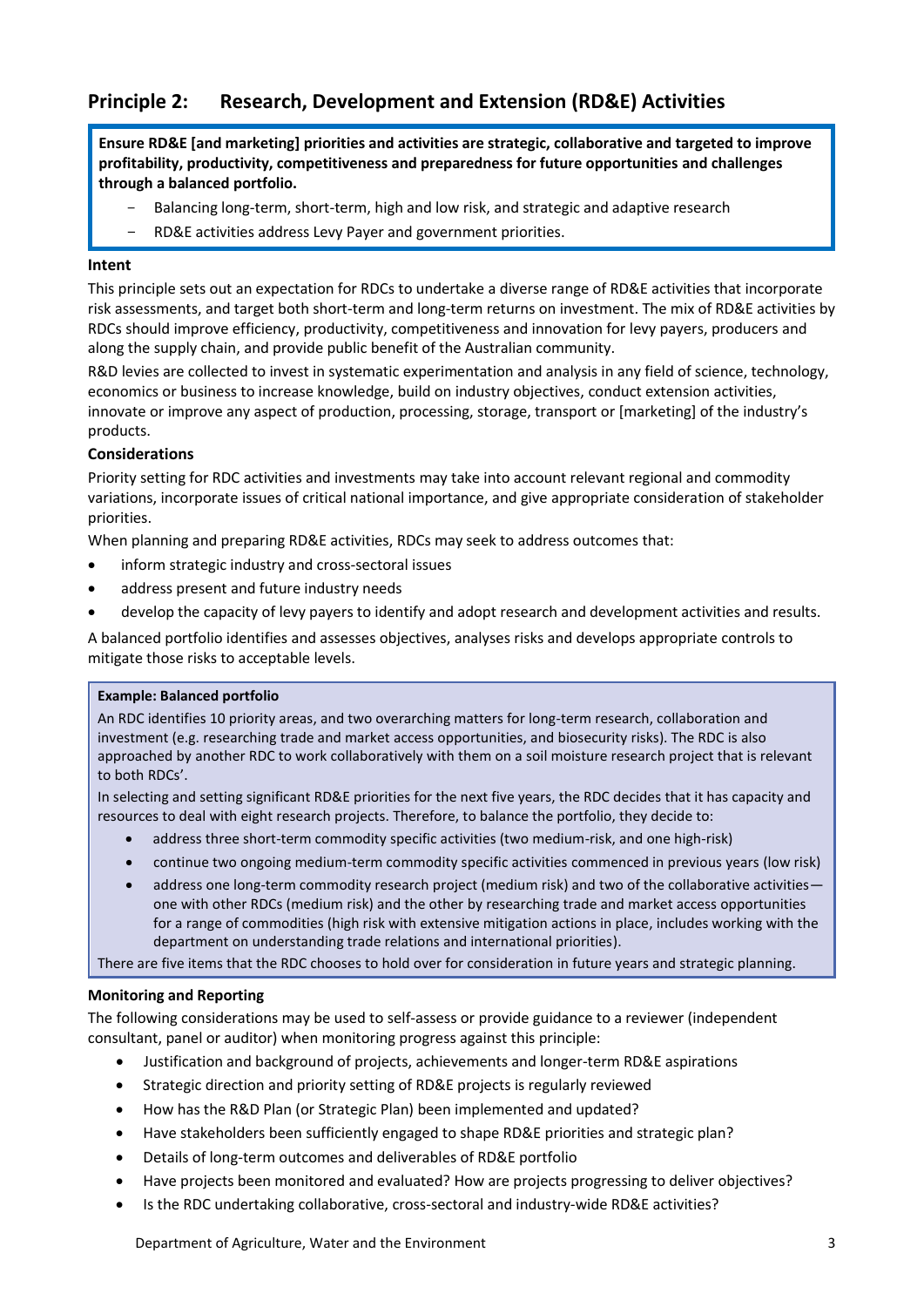## **Principle 3: Collaboration**

**Undertake strategic and sustained cross-industry and cross-sectoral collaboration that addresses shared challenges and draws on experience from other sectors.**

- Collaborate across the agricultural innovation system to address common challenges and opportunities
- Enable broader consideration of innovations and technology and present a united approach in promoting Australia's agriculture.

#### **Intent**

This principle encourages RDCs to collaborate across the agricultural innovation system, including with other RDCs, industry, businesses, Australian and international research organisations, entrepreneurs, innovators, government agencies, innovation hubs, and farming system groups. This is an opportunity for RDCs to generate connections and partnerships that inspire a united approach to developing cutting-edge science, transformational change and technology breakthroughs across the agricultural innovation system.

Strong collaborations across the RDC system will drive diverse RD&E outcomes and improve the efficiency of RD&E efforts. A more united approach also provides a platform to attract both local and international investors to the Australian agricultural innovation system.

#### **Example: RDC collaboration**

An RDC is developing drone technology to detect biosecurity incursions of insects on crops. Another RDC is developing drone technology for remote surveillance of water and food availability in a feedlot.

Both RDCs have similar challenges in the development stage of the drone technology, however, the end-product is for different surveillance purposes. Considering that they are seeking to use drones for remote surveillance, the two RDCs collaborate to combine efforts in the initial stage of technology development with options to specialise the cameras and flight patterns for the two different purposes.

With their combined resources and knowledge, they approach a technology developer to customise the drone and integrate the specialised infrared camera technology. An international investor is also engaged to bring further expertise and make the research a marketable product for extension and adoption by their levy-payers.

#### **Monitoring and Reporting**

- Has the RDC built rapport with organisations and groups to collaborate with? What ongoing interactions and collaboration are being developed to deliver RD&E priorities and activities?
- Challenges identified to be addressed through cross-sectoral collaboration.
- Has the RDC progressed implementation on cross-industry collaboration based on the Guidelines?
- Details and summaries of projects that utilise or are dependent on collaboration.
- Undertake 360° feedback on RDCs effectiveness to work collaboratively and link cross-sectoral projects to strategic planning and stakeholder priorities.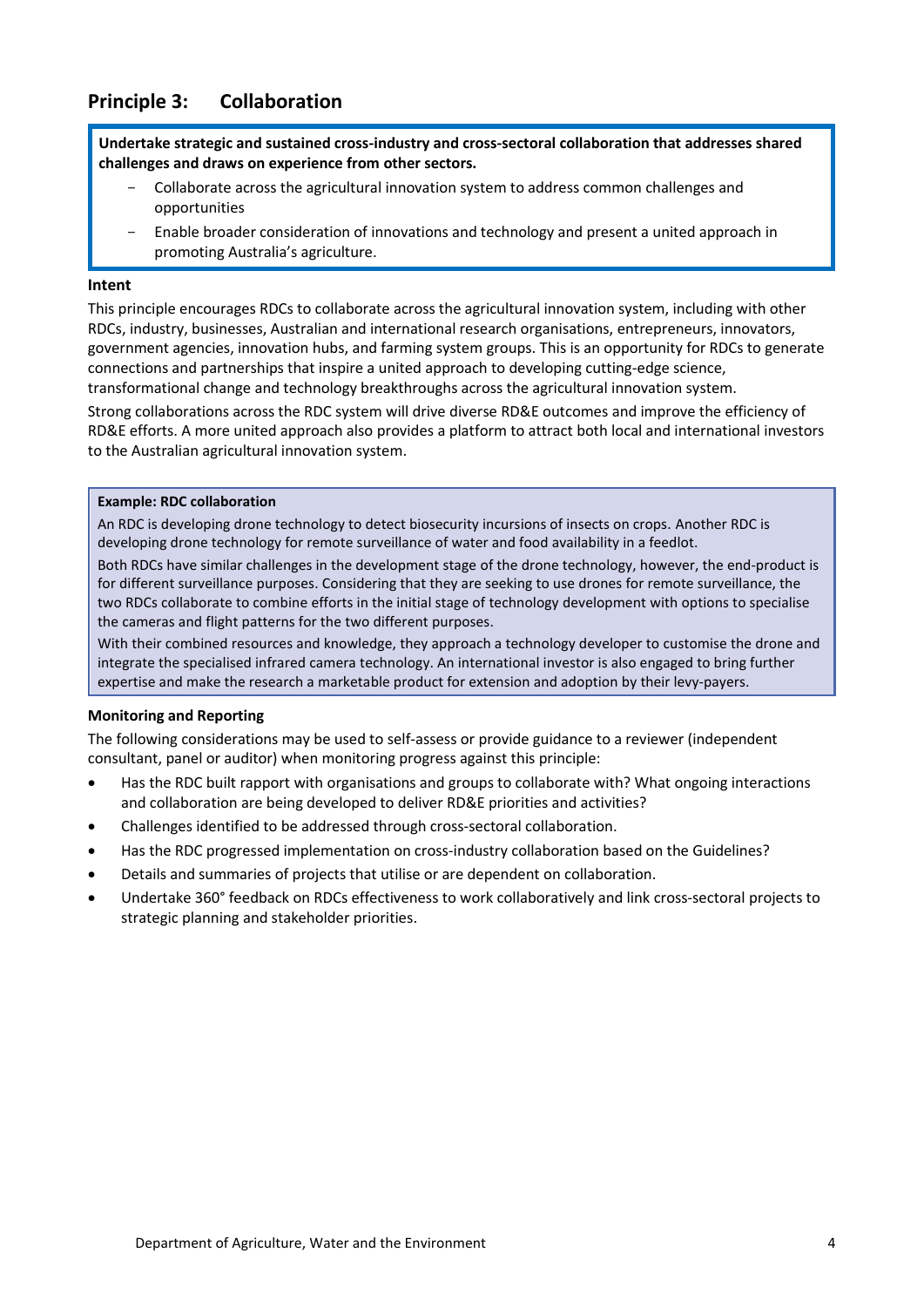### **Principle 4: Governance**

**Governance arrangements and practices to fulfil legislative requirements and align with contemporary Australian best practice for open, transparent, and proper use and management of Funds.**

- Good governance ensures stakeholders are well informed and have visibility of the RDC's investments, priorities and achievements
- Committee structures and corporate policies enable the RDC to manage day-to-day business activities and fulfil reporting obligations.

#### **Intent**

Organisations that expend public funds should have high levels of accountability and transparency in their governance and day-to-day activities. This principle seeks that RDCs adopt sound and transparent governance and administrative practices that give assurance to stakeholders that the RDC is operating effectively, undertaking their roles and responsibilities, appropriately managing their funds, and delivering outcomes against their strategic priorities.

#### **Legislated and other requirements**

RDCs have relevant legislation that governs how public resources are used. Requirements in legislation or the funding agreement include annual reporting, financial statements, demonstration of achieving objectives set out in a strategic plan (or R&D Plan), etc. The annual report is also a mechanism to communicate to stakeholders and the Australian public the RDC's transparency, priorities, performance and outcomes.

The RDC Board is responsible for care and due diligence of their management practices. It is the RDC's responsibility to have structures in place to add value, act ethically and responsibly, and provide leadership to industry. The RDC Board oversees the implementation of the organisation's objectives, assures the integrity of the RDC's accounting and reporting systems, monitors the effectiveness of governance practices, have procedures in place to identify gaps or opportunities for business improvement (e.g. independent reviews and audits), and sets the culture of the organisation.

RDCs should be aware of the sensitivities around advocacy and agri-political activities. As recipients of public monies (Commonwealth Matching Payments) and levy-payer funds, it is not appropriate for an RDC to engage in or to use funds for any form of external or internal political influencing or agri-political activities. Should an activity arise where an RDC is unsure of its alignment against the agri-political definition, it is recommended that an RDC liaise with the department to determine the appropriateness of the activity before proceeding.

#### **Example: Intellectual Property Management Plan**

An RDC maintains an Intellectual Property Management Plan (IP Plan) as part of their business management practices. The Board endorses the IP Plan and publishes it on their website. The IP Plan covers all copyright and neighbouring rights, and all rights in relation to inventions (including patents), plant varieties, registered and unregistered trademarks, registered designs, and Confidential Information (including trade secrets and know-how). The RDC Board decides that owing to the changing world of trademarks and patents, they will review the IP plan every three years to ensure that they have appropriate management action in place.

#### **Monitoring and Reporting**

- RDCs have in place governance documentation such as RDC's vision, roles and responsibilities for Board members and Executive, risk management, staffing, etc.
- Demonstrate that the RDC has a skills based RDC Board with a range of expertise such as accounting and finance, legal, strategic planning, industry knowledge, innovation expertise, etc.
- RDC has appropriate controls in place (such as committees, plans etc) to manage, review and mitigate risks.
- Information and records of meetings (board meetings, stakeholders, sub-committees) are maintained.
- RDC has in place plans and processes for enhancing organisational culture, succession planning and capability building.
- Financial and administrative records are maintained.
- Assurance that legislated and funding agreement requirements have been fulfilled (e.g. annual reporting, financial statements, accounting processes etc).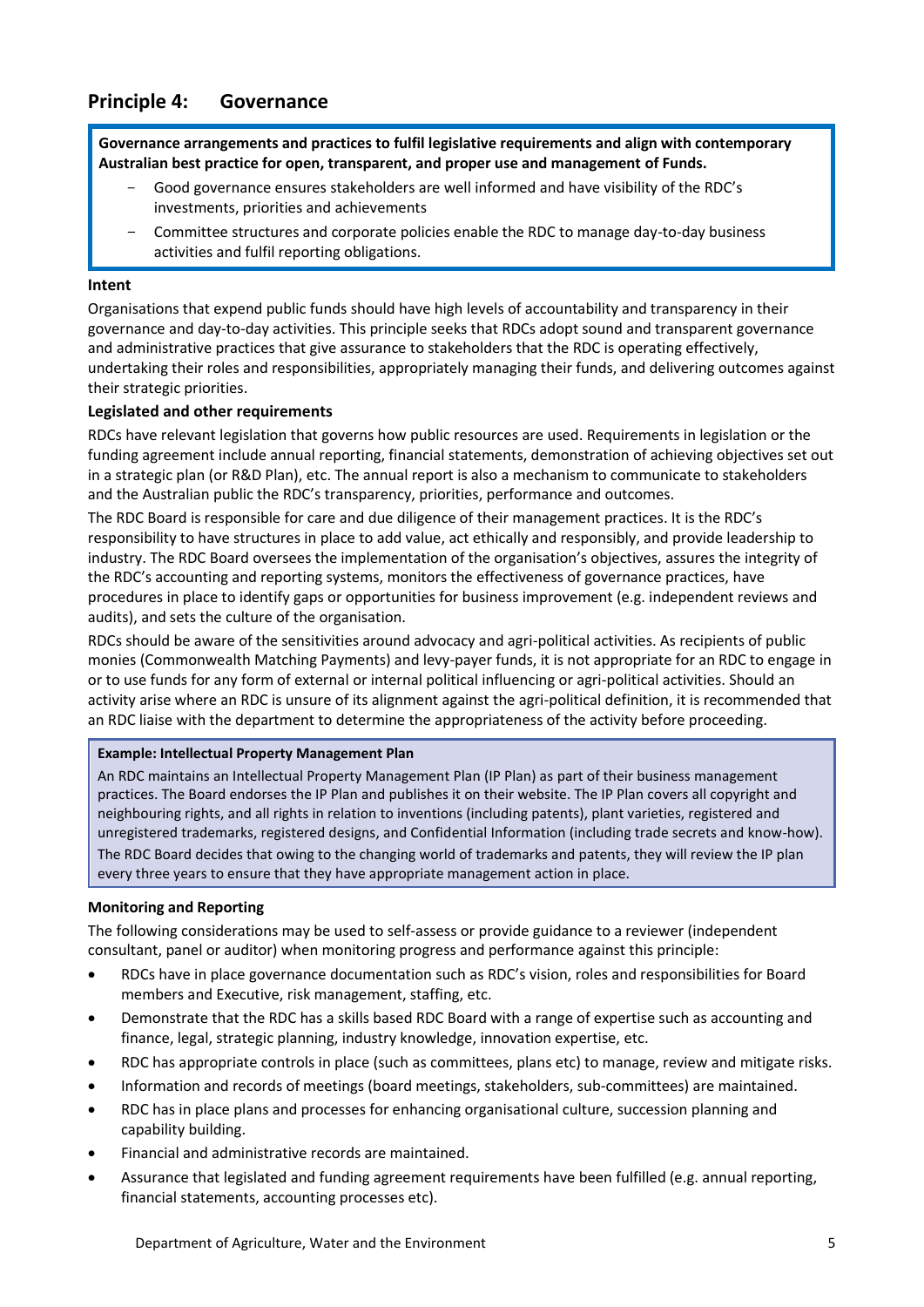## **Principle 5: Monitoring and Evaluation**

**Demonstrate positive outcomes and delivery of RD&E [and marketing] benefits to Levy Payers and the Australian community in general, and continuous improvement in governance and administrative efficiency.**

- Suitable mechanisms and processes in place that enable regular impartial reviews of performance, and identify improvement opportunities
- Demonstrate that investments are striving to achieve meaningful RD&E outcomes and priorities
- Communicate the results of the impact and benefits of RD&E activities and investments to stakeholders and the government.

#### **Intent**

This principle seeks RDCs to have appropriate procedures in place to demonstrate impact of investments, and to demonstrate commitment to continuous improvement based on the evaluation of activities. Not every R&D activity will produce results that lead to an increase in productivity or profitability, but research outcomes should be used to improve learnings and develop subsequent meaningful R&D activities and outcomes. As responsible stewards of levy payer funds, Government matching contributions and voluntary contributions, RDCs are accountable to levy payers and to the Australian public to demonstrate how they are striving towards positive outcomes and delivery of RD&E benefits [and marketing] for agriculture and society.

#### **Review of performance**

A yearly meeting between the RDC and department will provide an opportunity for each RDC to demonstrate and reflect on how they are addressing each of the performance principles. Throughout the life of the funding agreement, the department may request RDCs from time to time (but not less than every three years) to undertake an independent review to evaluate the RDC's adoption and implementation of the principles.

The department's request for a review will seek to evaluate the long-term implementation of all principles. It is expected that each RDC will have 1-3 reviews throughout the life of a 10 year agreement. Additional or more regular reviews may be requested in response to concerns or implementation of previous reviews.

Stakeholders should be kept informed of the RDC's performance using avenues such as annual reports and financial statements, and two-way Levy Payer/stakeholder feedback.

In addition to the RDC's demonstration of performance against the principles, it is also beneficial for RDCs to establish internal committees and reporting procedures (eg: audit committee, risk committee, monitoring and evaluation tools) to manage their own performance and communicate corrective actions.

#### **Example: Annual meeting**

An RDC schedules its Annual Performance Meeting with the department to provide an update on how it is tracking against the five performance principles. To provide evidence of performance against the RD&E Activities principle to the department, and assurance that funding has been used appropriately, an RDC might:

- Demonstrate a balanced portfolio by showing they have considered their R&D priorities and identified projects that include a mix of activities that are short, medium and long-term projects, and include both low-risk and high-risk activities across their range of commodities for their industries.
- Demonstrate that tools and systems are in place to manage projects, track progress, and provide data on project outcomes, productivity or uptake, including activities that do not produce a positive productivity outcome but produce learnings for future research activities.
- Show where projects or activities address industry needs, stakeholder expectations and government priorities, and how they have collaborated to achieve outcomes.
- Explain how and why certain project or future research activities are prioritised.

#### **Monitoring and reporting**

- Impact assessments, comparative studies or cost benefit analysis to demonstrate effective delivery of RD&E
- Analysis of benefits to industry and wider aspects (e.g. environmental, social, cross-sectoral).
- RDC systematically shares project and program evaluations and applies learnings to inform improvements.
- Does the RDC have processes in place to regularly review its own performance?
- Does the RDC implement changes when improvements/changes are identified or recommended?